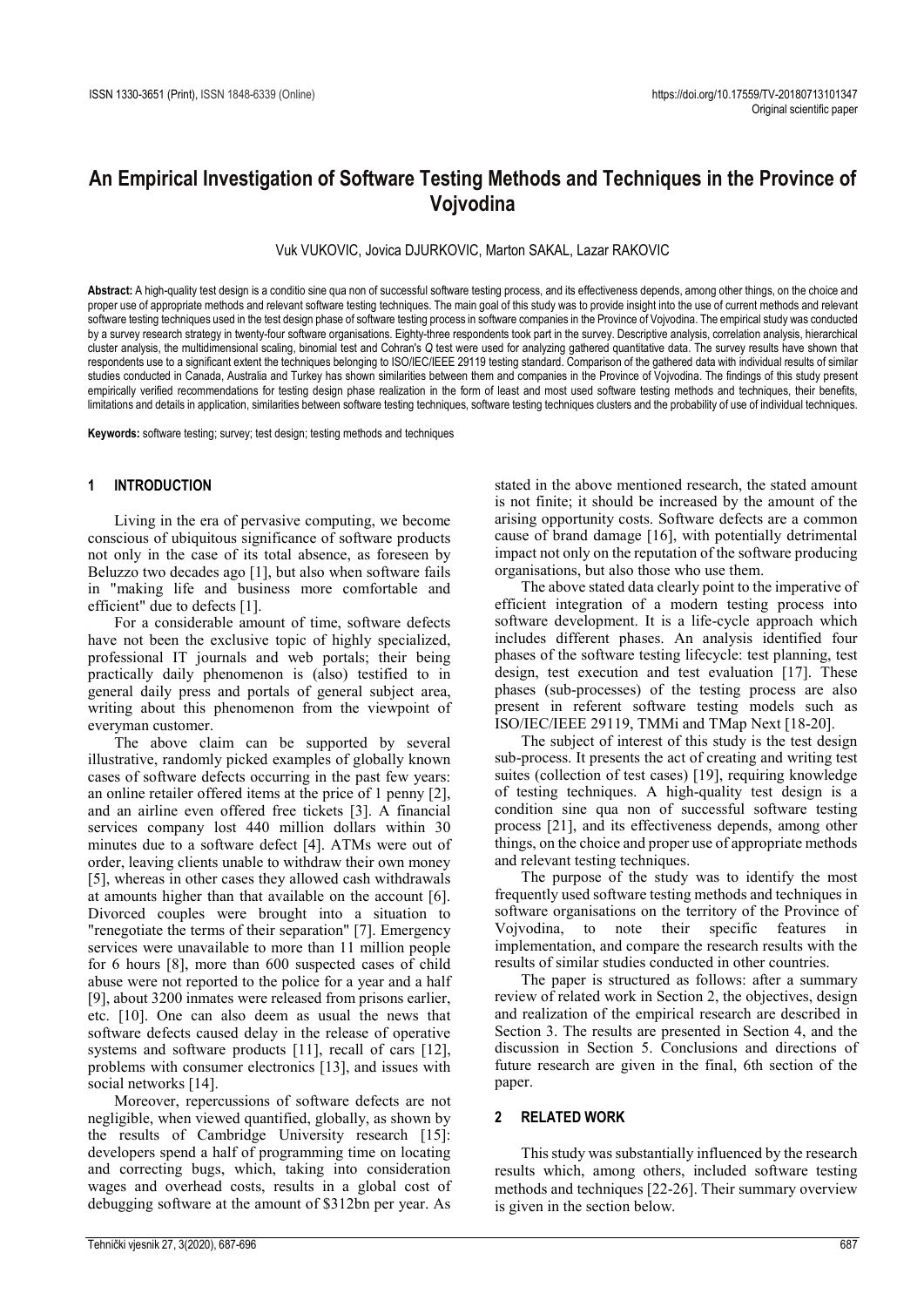Ng et al. [22] conducted a survey in 65 organisations in Australia, encompassing five aspects of software testing, including the aspect of testing methodologies and techniques. The survey results point to the fact that 64.4% of organisation used at least one structural testing methodology in three years. As regards test case selection, black box testing techniques (especially boundary value analysis and random testing) hold sway over white box. Only three organisations use the mutation analysis testing technique. Static analysis (document and code inspection) in comparison with dynamic analysis (code walkthroughs) has a slight advantage (29 organisations compared to 22). 38.5% of organisations generate 80% of test cases based on specification, whereas 26.2% organisations generate between 60% and 79% of test cases based on specification. 33.8% organisations found that between 40% and 59% of software defects are related to errors in specification.

Starting from and slightly expanding the questionnaire of Geras et al. [23], which was used in a research conducted in the Province of Alberta, in their survey that encompassed a broader geographic area, Garousi & Varma [24] pointed to changes in the domain of software testing over a period of five years. The study indicated that the largest number of organisations (with a minor decrease of 5% in relation to 2004) still relies solely on software testers' skills and intuition. In relation to 2004, an increasing use is recorded for Boundary Values Analysis, States, Equivalence Classes Partitioning, Control Flow Graphs and Cause Effect Graphs. The most used testing techniques for prevention of defects in software are Reuse and Informal Inspection, although their use records a fall in relation to 2004.

Garousi & Zhi [25] devised a survey with the aim to identify software testing trends, and also to provide a view of testing techniques, tools and metrics used by professional software testers. When it comes to results about the use of testing techniques in the conducted study, a worrying fact is that most respondents do not use any of the testing techniques for generating test cases (black box or white box). Testing techniques belonging to black box testing method are more popular among respondents than testing techniques belonging to white box testing method. Boundary Value Analysis singled itself out as the most used testing technique, while somewhat fewer respondents opted for Equivalence Class Partitioning. The positive result of this survey is that a significant number of respondents use model-based testing (based on UML models). The respondents also use random testing and user-story based acceptance testing. Another surprising result of the study is a very modest use of explorative testing by respondents which is represented in agile software development processes. Mutation testing is also used very modestly.

Garousi et al. [26] conducted a survey aimed at providing a view of software engineering in Turkish software industry. Consequently, testing was included in this research, and testing techniques within it. According to survey results, the use of four testing techniques - Boundary Value Analysis, Equivalence Class Partitioning, Model Based Testing, and Source Code Analysis - is dominant in relation to other testing techniques, ranging between 22% and 33%.

## **3 RESEARCH DESIGN**

The research goal and research questions were defined in section 3.1. The following section, 3.2, presents research strategies and data gathering instruments (questionnaire and interview scheme). Relevant data about the sample is detailed in Section 3.3, while Section 3.4 describes how the research was realized and what procedures were used for data analysis.

#### **3.1 Research Goal and Research Questions**

The goal of this study was to provide the latest insight into the use of current software testing methods and techniques in software organisations. In relation to the set goal, the following research questions (RQ) were defined:

- RQ1. What are the most and least used software testing methods?
- RQ2. What are the most and least used software testing techniques?
- RQ3. Are software testing techniques defined by a model or testing standard used by the organisation?
- RQ4. What are the specific features (details) of the application of identified most used software testing techniques?

Each of the research questions defined the content of questionnaire questions and interview schemes presented in the following section.

## **3.2 Research Strategies and Data Gathering Instruments**

Empirical research consists of two components, quantitative (survey) and qualitative (interview). To provide preconditions for survey that should enable an insight into the use of actual software testing techniques in practice, we consulted studies whose results are presented in the Related work section [22-26]. Having overviewed the questions found in the questionnaires of the above mentioned studies and study results, we developed a questionnaire that we used in our survey. In addition to these studies, when developing the questionnaire, we also consulted the ISO/IEC/IEEE 29119 testing standard, whose fourth section contains recommended testing techniques for generating test cases [27]. It is one of the leading software testing standards, whose development included 27 countries, and was identified in the results of the systematic literature review conducted by Garcia et al. [28]. Most of the testing techniques from ISO/IEC/IEEE 29119 were included in the questionnaire, but we deliberately omitted a number of testing techniques from the questionnaire. In this manner, we wanted to encourage respondents to state the testing techniques that they use in practice, which are, however, not stated in the questionnaire. The content of the final version of the questionnaire was tested by two test managers with rich experience so as to remove dilemmas, and harmonize the wording of the questionnaire with the terminology used in practice. The questionnaire had the structure shown in Tab. 1. It also links the questionnaire questions with the previously listed research questions.

Having identified the most used software testing techniques, the qualitative component of research was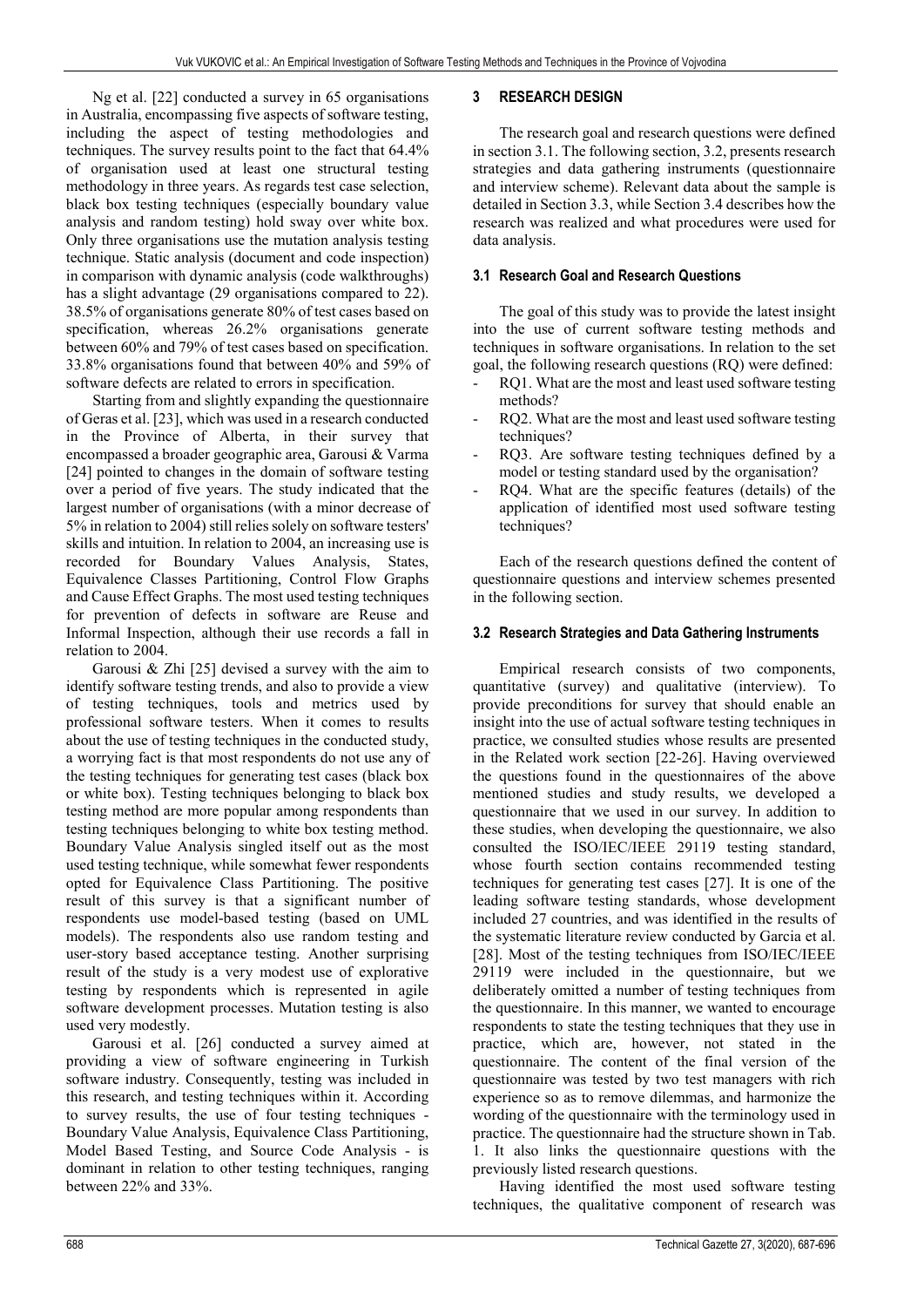performed, with the intent of answering the RQ4. This implied conducting interviews with experts in the domain

of software testing according to the scheme shown in Tab. 2.

| <b>Table 1 Questionnaire structure</b>                                   |                                                                                                                                                                                                                                                                                                                                                                                                                                                                                                                                                              |  |  |  |
|--------------------------------------------------------------------------|--------------------------------------------------------------------------------------------------------------------------------------------------------------------------------------------------------------------------------------------------------------------------------------------------------------------------------------------------------------------------------------------------------------------------------------------------------------------------------------------------------------------------------------------------------------|--|--|--|
| Aspect (RO)                                                              | Questions (Metrics)                                                                                                                                                                                                                                                                                                                                                                                                                                                                                                                                          |  |  |  |
|                                                                          | 1. Designation and number of employees in organisation                                                                                                                                                                                                                                                                                                                                                                                                                                                                                                       |  |  |  |
| Organisations and respodents                                             | 2. Occupation (diploma)                                                                                                                                                                                                                                                                                                                                                                                                                                                                                                                                      |  |  |  |
|                                                                          | 3. Position                                                                                                                                                                                                                                                                                                                                                                                                                                                                                                                                                  |  |  |  |
|                                                                          | What are the most and least used software testing 4. Which testing methods do you use in the software product testing process: black box, white box                                                                                                                                                                                                                                                                                                                                                                                                          |  |  |  |
| methods? (RQ1)                                                           | or both methods?                                                                                                                                                                                                                                                                                                                                                                                                                                                                                                                                             |  |  |  |
| What are the most and least used software testing<br>techniques? $(RQ2)$ | 5. Which testing techniques do you use in the software product testing process (Peer reviews,<br>Equivalence Class Partitioning, Boundary Value Analysis, Combinatorial Test Techniques,<br>Cause-Effect Graphing (with Decision Table Testing), Statement Coverage, Branch Coverage,<br>Condition Coverage, Loop Coverage, Control Flow Graphs, Code Complexity Analysis)?<br>6. Please state the testing techniques that you use, but are not listed above<br>7. Software product testing in our organisation is performed during the exploratory testing. |  |  |  |
|                                                                          | Are software testing techniques defined by a model 8. Are software testing methods and techniques used in your organisation's software projects                                                                                                                                                                                                                                                                                                                                                                                                              |  |  |  |
| or testing standard used by the organisation? (RQ3)                      | defined by a model or testing standard used by your organisation?                                                                                                                                                                                                                                                                                                                                                                                                                                                                                            |  |  |  |

| Table 2 Interview scheme                                                                                                     |                                                                                                                                                                                                                                                                                                                                                                                                                                                                                                                                                                                                                                                       |  |  |  |
|------------------------------------------------------------------------------------------------------------------------------|-------------------------------------------------------------------------------------------------------------------------------------------------------------------------------------------------------------------------------------------------------------------------------------------------------------------------------------------------------------------------------------------------------------------------------------------------------------------------------------------------------------------------------------------------------------------------------------------------------------------------------------------------------|--|--|--|
| Aspect (RO)                                                                                                                  | Ouestions                                                                                                                                                                                                                                                                                                                                                                                                                                                                                                                                                                                                                                             |  |  |  |
| What are the specific features (details) of the<br>application of identified most used software testing<br>techniques? (RO4) | 1. What are the benefits of identified most used testing techniques (this question referred to the 7)<br>identified testing techniques from RO2)?<br>2. What are the limitations of identified most used testing techniques (this question referred to the<br>7 identified testing techniques from RO2)?<br>3. Details of application of the most used testing techniques (this question referred to the 7 identified<br>testing techniques from RQ2)?<br>4. In which cases is a particular testing technique better than another?<br>5. Is the application of identified software testing techniques conditioned by the type of software<br>product? |  |  |  |

#### **3.3 Respondent Population and Sample Size**

The survey research strategy was applied on a convenience sample of 24 organisations (83 respondents) of the basic set of organisations producing software in Province of Vojvodina. The required sample sizes for the survey were calculated by a priori analysis based on the type of procedure, set-size effects, probability  $\alpha$  and the set power of the statistical test  $(1 - \beta)$  [29, 30]. Two-tailed hypothesis testing in the correlation analysis:  $\rho$  *H*0 = 0;  $\rho$ *H*1 = 0.3;  $\alpha$  = 0.05; power of test  $(1 - \beta)$  = 0.80 [30]; required sample size (in number of items)  $n = 84$ .

Due to incomplete response in the e-survey, the actual sample size was  $n = 83$ . Post hoc analysis was used to calculate that for the two-tailed hypothesis testing in the correlation analysis  $\rho$  *H*0 = 0;  $\rho$  *H*1 = 0.3;  $\alpha$  = 0.05; where the actual sample size  $n = 83$  and the power of test  $(1 - \beta)$  $= 0.795$ , therefore, slightly less than the originally required value  $(1 - \beta) = 0.80$ . The sample size  $n = 83$  was sufficient for applying other statistical tests in the quantitative analysis of data obtained by this survey.

The qualitative component of research was conducted on a convenience sample of 12 experts possessing the required types of knowledge, skill, and information from the problem domain.

#### **3.4 Research Execution and Data Analysis Procedures**

The research instrument applied on the convenience sample of organisations was the questionnaire which was distributed to the selected organisations through the web form created in Google forms. Having completed this research component, the respondents' answers were taken over in the Google spreadsheet format and subjected to the analysis of quantitative data. The following procedures were used for analyzing quantitative data: descriptive analysis data, correlation analysis, hierarchical cluster analysis, the multidimensional scaling, binomial test and Cochran's *Q* test. All these procedures were executed in MS Excel and SPSS Statistics program packages.

Having completed the analysis of the quantitative data, the most used software testing techniques were identified, whose specific features in application (benefits, limitations, details about the usage) were the subject of the qualitative research component. By means of recorded face to face interviews, data were gathered whose transcripts were made in text processor, after which they were sent to experts for verification and confirmation. The transcribed data were then inserted into NVivo software, where the thematic analysis of their content was performed.

#### **4 RESULTS AND FINDINGS**

This section presents the results of the empirical research. Survey results are presented in the same order as in Tab. 1, in sections 4.1 through 4.4, while the results of the qualitative research are presented in section 4.5.

#### **4.1 Results on Organisations and Respondents**

The number of employees in organisations included in the survey sample is presented in Fig. 1. The organisation sample is heterogeneous by the criterion of organisation size. The parameter of number of employees was used for determining the size of organisation, whereas the annual capital turnover was omitted due to data confidentiality. With the exception of one, the sample comprises organisations which, according to European Commission [31], belong to categories of micro, small, and mediumsized organisations.

To establish the respondents' level of education, data was collected on the highest academic degree (occupation) that they possess. As Fig. 2 shows, the largest number of respondents have a MSc degree (65.07%), where as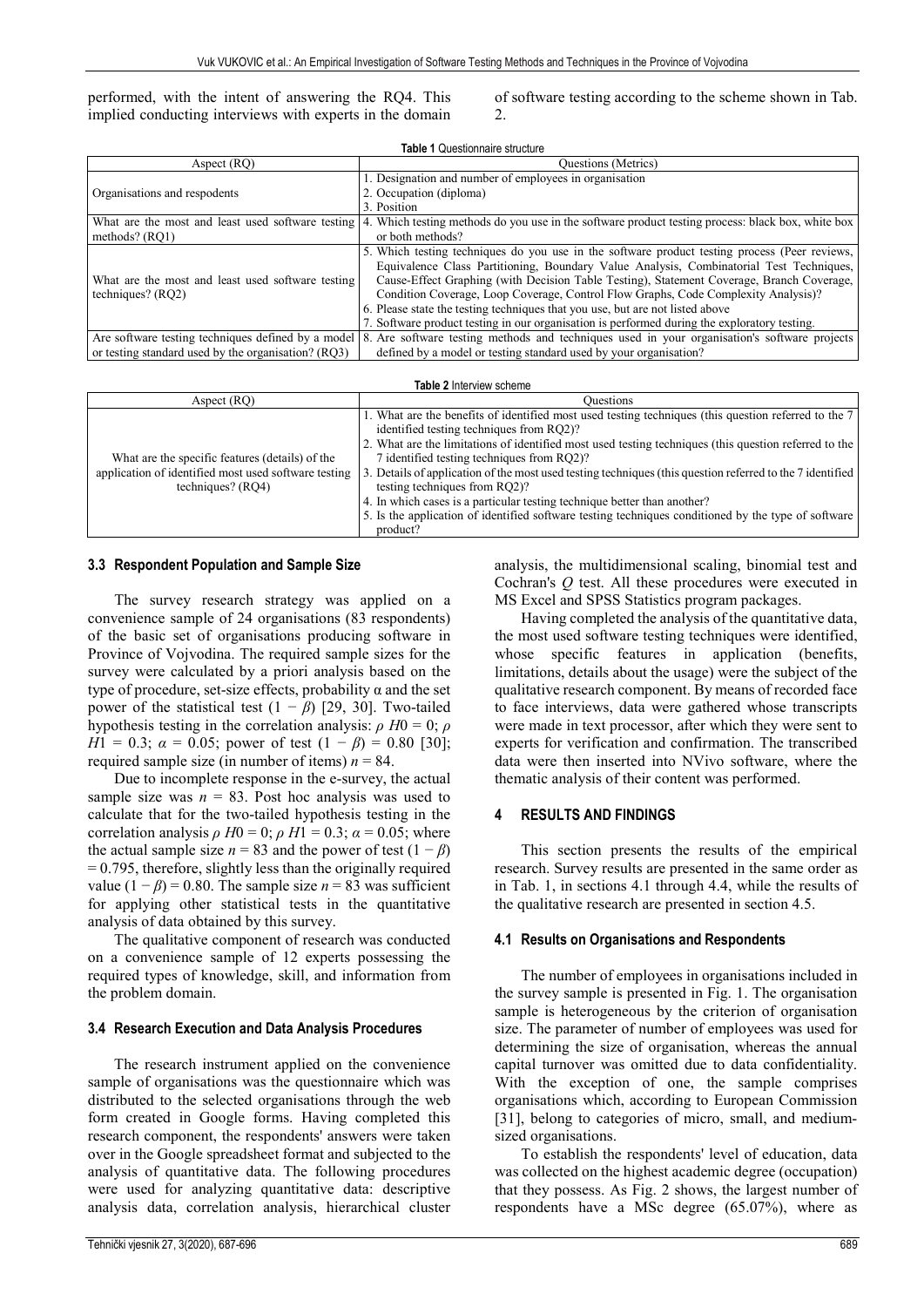



**Figure 2** The highest degrees of respondents in organisations

The organisational positions of respondents who participated in this research are presented in Fig. 3.



When distributing the questionnaire, we asked the HR departments of the surveyed organisations to forward the questionnaires to persons who are currently working, or were working on software testing in the past, so as to provide high-quality and relevant data. Fig. 3 shows that the highest percentage of respondents are employed as software developers (46.98%), a total of 21.68% on the positions of QA lead, test developer and test manager, a total of 16.86% on the position of Project Manager and Higher level management, whilst 14.45% respondents work on the position of Business.

## **4.2 Use of Software Testing Methods**

The data on distribution of the frequency of application of software testing methods are shown in Fig. 4.

The highest percentage of respondents, 65.1%, use both tests methods (black box and white box) when performing the software product testing process, while 21.7% respondents use only the black box method, and 13.3% only the white box method.



The data on distribution of the frequency of application of software testing methods according to organisation size are shown in Fig. 5.



organisation sizes

#### **4.3 Use of Software Testing Techniques**

Data on the frequency of the use of individual software testing techniques in the surveyed software organisations are shown in Fig. 6. The respondents were able to use the questionnaire to select the offered testing techniques that they use when testing software product (question 5), and list the testing techniques that they use, but which were not defined in the questionnaire (question 6).



Boundary Value Analysis (BVA) with 60.2% and Condition Coverage (CC) with 61.4% singled themselves out as the most used testing techniques. Also, a significant percentage of the frequency of use is found with the techniques Combinatorial Test Techniques (CTT), Peer Reviews (PR), Statement Coverage (SC), Branch Coverage (BC) and Loop Coverage (LC). The techniques of Equivalence Class Partitioning (ECP), Cause-Effect Graphing (CEG), Control Flow Graphs (CFG) and Code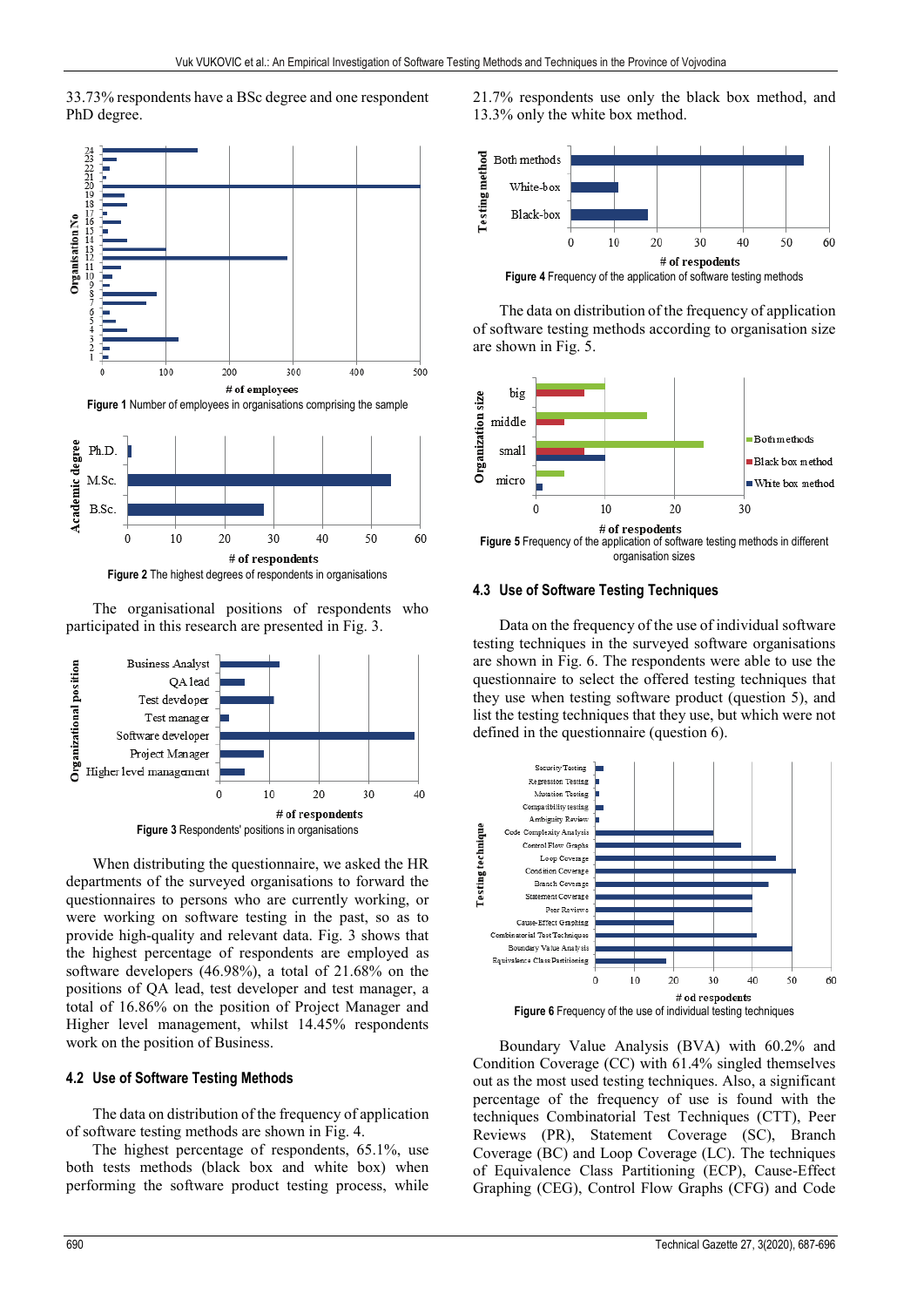Complexity Analysis (CCA) have a lower percentage of use frequency in surveyed organisations.

Due to minor use and unfamiliarity of testing terminology found in some respondents, the testing types and techniques Ambiguity Review (AR), Compatibility Testing (CT), Mutation Testing (MT), Regression Testing (RT) and Security Testing (ST) were excluded from further quantitative analyses. Actually, compatibility and security testing represent the types of software testing that are not the subject of research in this study.

Data on the frequency of the application of testing techniques without five omitted testing types and techniques are shown in Tab. 3.

|                                       | Responses | % of cases    |        |
|---------------------------------------|-----------|---------------|--------|
| Technique name                        | N         | $\frac{0}{0}$ |        |
| <b>Equivalence Class Partitioning</b> | 18        | 4.3%          | 21.7%  |
| <b>Boundary Value Analysis</b>        | 50        | 12.0%         | 60.2%  |
| Combinatorial Test                    | 41        | 9.8%          | 49.4%  |
| Techniques                            |           |               |        |
| Cause-Effect Graphing                 | 20        | 4.8%          | 24.1%  |
| Peer Reviews                          | 40        | 9.6%          | 48.2%  |
| <b>Statement Coverage</b>             | 40        | 9.6%          | 48.2%  |
| <b>Branch Coverage</b>                | 44        | 10.6%         | 53.0%  |
| <b>Condition Coverage</b>             | 51        | 12.2%         | 61.4%  |
| Loop Coverage                         | 46        | 11.0%         | 55.4%  |
| <b>Control Flow Graphs</b>            | 37        | 8.9%          | 44.6%  |
| Code Complexity Analysis              | 30        | 7.2%          | 36.1%  |
| Total                                 | 417       | 100.0%        | 502.4% |

**Table 3** Data on the application of testing techniques

The following section of the paper gives a tabular overview of the distribution of frequency of use of individual software testing techniques. Data with the highest and lowest frequency of technique application for testing methods, both black box and white box, are shown.

|       | Frequency | Percent | Cumulative percent |
|-------|-----------|---------|--------------------|
| No    |           | 30 S    | 398                |
| Yes   |           |         | <u>n no</u>        |
| Total | ດາ        | nn r    |                    |
|       |           |         |                    |

**Table 5** Distribution of use frequency of Equivalence Class Partitioning

|       | Frequency | Percent      | Cumulative percent |
|-------|-----------|--------------|--------------------|
| No    |           | 70.2<br>'റ.ാ | 70.2               |
| Yes.  |           | .            | 100 0              |
| Total |           | 00.0         |                    |

Out of the testing techniques belonging to the black box method, the highest frequency of use is present in the Boundary Value Analysis (Tab. 4), while the lowest is in the Equivalence Class Partitioning (Tab. 5).

Out of the testing techniques belonging to the white box method, the highest frequency of use is present in the Condition Coverage (Tab. 6), and the lowest in the Code Complexity Analysis (Tab. 7).

**Table 6** Distribution of use frequency of Condition Coverage

|       | Frequency | Percent    | Cumulative percent |
|-------|-----------|------------|--------------------|
| No    |           | າວ<br>58.0 | າ ວ<br>38.C        |
| Yes   |           |            | 100 C              |
| Total |           |            |                    |

| Table 7 Distribution of use frequency of Code Complexity Analysis |  |
|-------------------------------------------------------------------|--|
|-------------------------------------------------------------------|--|

|       | Frequency | Percent | Cumulative percent |
|-------|-----------|---------|--------------------|
| No    |           | 53.9    |                    |
| Yes   |           | 36.1    | 100 ሴ              |
| Total | 83        | 00 U    |                    |

Data on the frequency of the use of individual software testing techniques in different sizes of surveyed organisations are shown in Fig. 7.



organisation sizes

#### **4.3.1 Similarities in Software Testing Techniques**

The values of Jaccard index [32] between testing techniques are shown in Tab. 8. The values of this coefficient point to similarity between different software testing techniques. The highest index value (0.750) is present in Statement Coverage and Branch Coverage techniques.

|            |      |            |      |            | <b>I able 0</b> Testing technique similarity matrix (Jaccard Index) |           |       |       |       |            |            |
|------------|------|------------|------|------------|---------------------------------------------------------------------|-----------|-------|-------|-------|------------|------------|
|            | ECP  | <b>BVA</b> | CTT  | <b>CEG</b> | <b>PR</b>                                                           | <b>SC</b> | BС    | CC    | LC    | <b>CFG</b> | <b>CCA</b> |
| ECP        | .000 | .333       | .372 | .226       | .234                                                                | .261      | .292  | .232  | .255  | .250       | .200       |
| <b>BVA</b> | .333 | .000       | .542 | .321       | .429                                                                | .500      | .541  | .603  | .548  | .450       | .311       |
| <b>CTT</b> | .372 | .542       | .000 | .452       | .373                                                                | .500      | .574  | .484  | .426  | .418       | .268       |
| <b>CEG</b> | .226 | .321       | .452 | 000.1      | .304                                                                | .333      | .333  | .268  | .294  | .357       | .250       |
| <b>PR</b>  | .234 | .429       | .373 | .304       | 1.000                                                               | .311      | .355  | .338  | .365  | .540       | .273       |
| <b>SC</b>  | .261 | .500       | .500 | .333       | .311                                                                | .000      | .750  | .685  | .654  | .351       | .273       |
| <b>BC</b>  | .292 | .541       | .574 | .333       | .355                                                                | .750      | 1.000 | .696  | .636  | .421       | .276       |
| CC         | .232 | .603       | .484 | .268       | .338                                                                | .685      | .696  | 1.000 | .644  | .354       | .266       |
| LC         | .255 | .548       | .426 | .294       | .365                                                                | .654      | .636  | .644  | 000.1 | .361       | .288       |
| <b>CFG</b> | .250 | .450       | .418 | .357       | .540                                                                | .351      | .421  | .354  | .361  | 1.000      | .340       |
| <b>CAA</b> | .200 | .311       | 268  | .250       | .273                                                                | .273      | .276  | .266  | .288  | .340       | 1.000      |

**Table 8** Testing technique similarity matrix (Jaccard index)

Also, a high index value (0.696) is present in Branch Coverage and Condition Coverage techniques. Statement Coverage and Condition Coverage are techniques for

which the index value amounts to 0.685. The Loop Coverage technique also has index value more than 0.65 in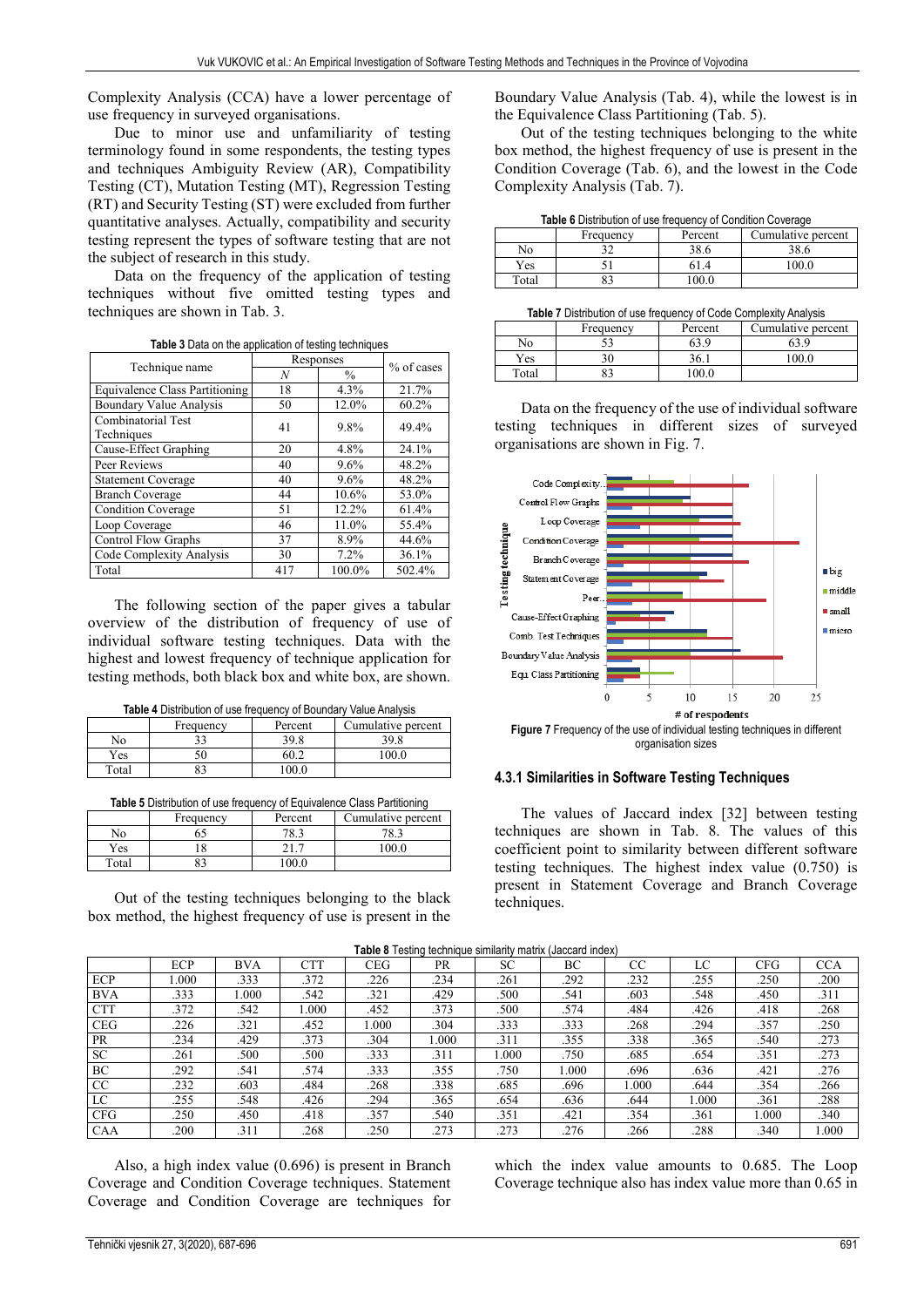relation to the Statement Coverage, Branch Coverage and Condition Coverage techniques.

On the other hand, when it comes to the black box testing method, the only noteworthy similarity between testing techniques was identified between the Boundary Value Analysis and Combinatorial Test techniques with the index value of 0.542. However, what must be emphasized is the low index value of 0.333 between Equivalence Class Partitioning and Boundary Value Analysis techniques, which points to insufficient similarity of these techniques in surveyed organisations, although they are applied together almost as a rule at the theoretical level.

## **4.3.2 Results of the Cluster Analysis of Software Testing Techniques**

How many homogeneous subsets are present in a set of software testing techniques was established by the use of hierarchical cluster analysis [33] (method: Average linkage, Euclidean distances for binary variables).

At the lowest linkage level, the cluster of Statement Coverage and Branch Coverage was formed. At subsequent linkage levels, they are extended by Condition Coverage, Loop Coverage, and Boundary Value Analysis, so that the first cluster at the highest level comprises a total of five testing techniques.

The second cluster at the lowest linkage level is formed by two pairs of techniques: Peer Reviews and Control Flow Graphs as one and Combinatorial Test and Cause-Effect Graphing as the other. At the subsequent level, it is extended by the Equivalence Class Partitioning, and the cluster is finally formed at the highest linkage level by adding the Code Complexity Analysis.



It is interesting that the first cluster is possessed of high homogeneity in terms of belonging to the testing methods. Actually, four out of five testing techniques belong to the white box method (SC, BC, CC and LC), whereas the fifth technique, despite initially belonging to the black box testing method, can also be effectively used when testing software by white box testing method. Thus, a set of testing techniques is formed which are complementary, and significantly different from the testing techniques from the second cluster. The second cluster is possessed of a certain degree of heterogeneity in terms of type of testing methods to which the techniques belong (Fig. 8).

## **4.3.3 Results of MDS Software Testing Techniques**

The multidimensional scaling method [34] was applied in order to present the similarities and differences between software testing techniques graphically, that is, to see what constellation is formed by testing techniques. The diagram shown in Fig. 9 shows the obtained layout of testing techniques in a two-dimensional space after the applied method. Closer points in the two-dimensional space testify to similarity between individual testing techniques, so that conditional groups of testing techniques can be formed, which are mutually similar.



The result of the multidimensional scaling method in Fig. 9 has confirmed the existence of the previously formed cluster comprising five software testing techniques: Condition Coverage, Loop Coverage, Branch Coverage, Statement Coverage and Boundary Value Analysis. Combinatorial testing represents a technique that could, after the application of this method, be appended to the previously formed cluster.

#### **4.3.4 Probabilities of Application of Software Testing Techniques**

A binomial test [35] has been applied in order to find out whether probabilities that an individual technique will be applied or not are equal or different. For Equivalence Class Partitioning, Cause-Effect Graphing, Condition Coverage and Code Complexity, whose value of asymptotic significance is equal to or less than 0.05, (0.000, 0.000, 0.048 and 0.015 respectively) it can be concluded that probability that an individual testing technique will be applied (1) or will not be applied (0) is not the same. On the other hand, for Boundary Value Analysis, Combinatorial Test Techniques, Peer Reviews, Statement Coverage, Branch Coverage, Loop Coverage and Control Flow Graphs, where the asymptotic significance value is higher than 0.05 (0.078, 1.000, 0.826, 0.826, 0.661, 0.380 and 0.380 respectively), it can be concluded that an individual testing technique will be applied (1) or will not be applied (0) is the same.

Cochran's *Q* test [36], whose results are shown in Tab. 9, was applied in order to find out whether the probabilities of application of eleven testing techniques (from Tab. 3) are equal or different.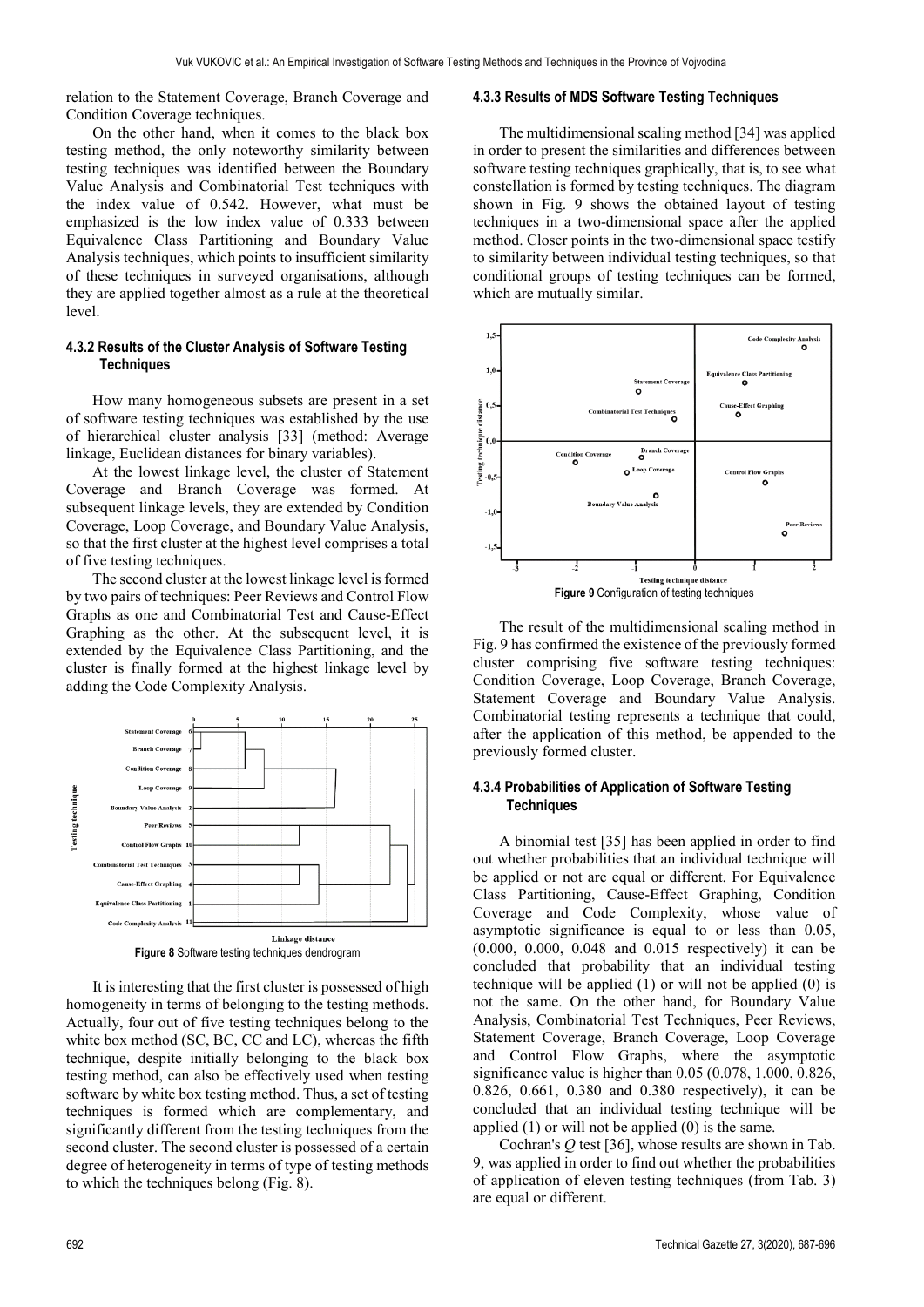| <b>Table 9 Cochran's Q test for eleven testing techniques</b> |          |  |
|---------------------------------------------------------------|----------|--|
|                                                               |          |  |
| Cochran's $O$                                                 | 74.98882 |  |
|                                                               |          |  |
|                                                               | .000000  |  |

Null hypothesis "The probabilities of application of eleven software testing techniques are equal" was verified. Given that the value  $Q = 74.98882 > X2$  (*df* = 10, *p* < .000000), the null hypothesis was rejected, which points to the conclusion that the probabilities of application of the eleven listed software testing techniques are not equal.

Cochran's *Q* test, whose results are shown in Tab. 10, was also applied in order to find out whether the probabilities of application of five most frequently used software testing techniques (Boundary Value Analysis, Combinatorial Test Techniques, Statement Coverage, Branch Coverage and Loop Coverage) are equal or different.

**Table 10** Cochran's *Q* test for five most frequently applied testing techniques

| 5.406250 |
|----------|
|          |
| 248097   |
|          |

Null hypothesis "The probabilities of application of five most frequently applied software testing techniques are not different" was verified. Given that the value  $Q = 5$ .  $406250 < X2$  (*df* = 4, *p* < .248097), the null hypothesis was accepted, which points to the conclusion that the probabilities of application of the five most frequently applied software testing techniques are not different, that is, that the expectation that any of the five most frequent techniques will be applied is equal.

## **4.3.5 Exploratory Testing**

To which extent respondents use the exploratory testing approach when conducting the testing process in organisations was checked by question 7 of the questionnaire. The scale frequencies are shown in Fig. 10.



The largest number of respondents, 32.5%, expressed medium agreement with the statement that they use the exploratory testing approach when testing software products in organisations, whereas high and full agreement was expressed by 25.3% and 16.9% respondents respectively.

#### **4.4 Formalization of Testing Methods and Techniques in Testing Models (Standards)**

Whether the software testing methods and techniques are defined by testing model, i.e. standard used by software organisations, was established by question 8. A lower percentage of respondents (48.2%) in organisations do not have, while a slightly higher percentage of them (51.8%) have defined testing methods and techniques in the testing model or standard.

#### **4.5 Results of the Qualitative Research Component**

The qualitative research component provided input for thematic analysis of the content of respondents' replies for previously identified seven most frequently used software testing techniques identified in the realized survey. The results for each technique are shown in the following text.

Boundary Value Analysis generates a smaller number of test cases, enables reduction in software testing time, increases its efficiency and directly impacts the savings of financial resources in the testing process. It provides clear guidelines for generating test cases detecting potential defects in software, related to the defined limitations when data are entered by users. Also, it is necessary in order to shorten the time when testing equivalent classes. On the other hand, the defects do not necessarily have to be in the boundary values of variables, so that does not detect errors in algorithm logic. Furthermore, it is not suitable for testing different combinations of mutually dependent variables. In certain cases, the boundary value is hard to identify.

Combinatorial Test Techniques are mandatory due to tight deadlines and feature as the most used technique in medium-sized software organisations. Furthermore, it is used very successfully in non-functional platform testing for generating platform combinations (operative system and device) on which the software product will be tested, providing coverage of the target market. However, in complex software solutions the number of input combinations is fairly large even after its use, so that its application declines proportionally with the growth in software complexity. An exception is situations where it is profitable to initiate the automatization of test cases generated by this technique.

Peer Reviews provides higher reliability in the correctness and coverage of testing. It is the most effective in complex systems and systems where documentation is scarce. Owing to the inclusion of different perspectives, incomplete and unclear specification is quickly noticed and potentially immediately corrected. If it is realized informally, it can be carried out without much preparation. On the other hand, over formalization can be burdening and make the endeavour less productive. A very frequent occurrence when applying this technique is conflicts between team members due to different opinions.

Condition coverage enables detecting defects related to specific conditions in the program code, Statement Coverage ensures coverage of all statements in the program code, Loop Coverage enables identification of redundant loops, whereas Branch Coverage is most used for securing the execution of happy flow program scenario. They are simple both for adoption and for application. On the other hand, to be used efficiently, it is necessary to understand the program code, which is why it is most desirable for their implementation to be performed by developers. Also, it is not possible to ensure coverage of the program code and correctness of system functioning by using a single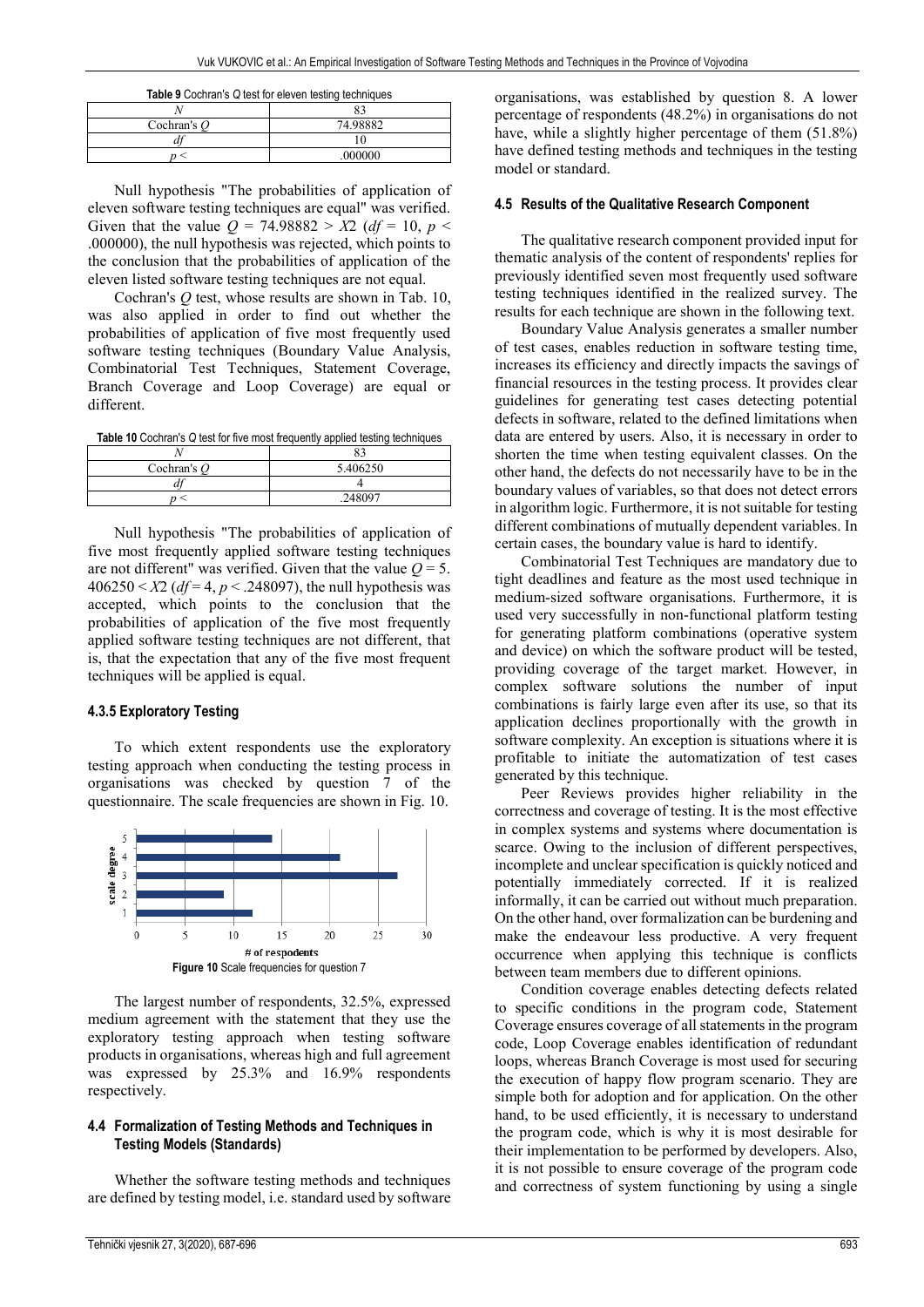white box testing technique, because many defects then remain undetected.

## **5 DISCUSSIONS**

Results of both qualitative and quantitative parts of the research are discussed in this section. Section 5.1 encompasses discussion on the results related to research questions RQ1, RQ2, and RQ4, i.e. the most frequently used software testing methods and techniques. Section 5.2 is a discussion on the results related to RQ3, formalization of testing techniques within an organisation, while section 5.3 points to the limitations of the empirical research.

## **5.1 The Most and Least Used Software Testing Methods and Techniques**

Based on the data on frequency of use of software testing methods (Section 4.2.), a conclusion can be drawn that black box is slightly more dominantly used than white box testing method in software organisations in the Province of Vojvodina, which is an answer to RQ1. This result is similar to the results of similar surveys conducted in Australia and Canada [22, 25, 37]. A positive result of the survey is the information that the largest number of respondents in the Province of Vojvodina use both testing methods both in micro and in small, medium-sized and large software organisations, which increases the probability of identifying defects in software products.

As regards testing techniques (Section 4.3), two techniques have singled themselves out – Boundary Value Analysis and Condition Coverage, which are, each individually, used by more than 60% respondents in surveyed software organisations. Boundary Value Analysis is individually most used in large, whereas Condition Coverage is used in small software organisations. Such a result is not surprising, as these are "old", proven and widely known testing techniques. Actually, according to Myers [38], a large number of problems appear on the boundaries of linear variables, which was also the motive for the emergence of these techniques. According to the results of the latest survey [25], Boundary Value Analysis is also the most used testing technique in Canada whereas in Turkey this testing technique is second by use rate [26].

Combinatorial Test Techniques, Peer Reviews, Statement Coverage, Branch Coverage and Loop Coverage are techniques used, each individually by about 50% respondents in organisations. Together with the previously mentioned two, a set of seven most used software product testing techniques was formed which is an answer to RQ2.

Combinatorial Test Techniques provide a good cost/benefit ratio, because it requires a relatively small number of test cases (in relation to the total number) to provide a good coverage of the program code and identification of software defects, which is also stated in the results of studies appearing in publications [39, 40, 41].

In addition to being used as the golden standard for reviewing the program code and enabling improvement of its quality, peer reviews are also very suitable for reviewing the specification of the software product [42].

White box software testing techniques (SC, BC, CC and LC) are mutually complementary, which was confirmed by the result of hierarchical cluster and MDS analysis of quantitative data (Section 4.3.3), and they are

therefore mostly used together in creating unit tests by developers.

After the application of Cochran's *Q* test to five most used testing techniques - BVA, CTT, BC, CC and LC (Section 4.3.4) - it was established that the probability of their use is not different, i.e., that there is equal expectation that any of these testing techniques will be applied.

However, sole application of one of the seven most used software-testing techniques identified by the research is very rare. Multiple techniques are most frequently used in parallel, as to ensure adequate code coverage (both in black box and white box testing techniques).

Since software development today predominantly follows agile methods, software testers decide on the best suited technique ad-hoc. This depends not only on technical features of the software, but also on indirect conditions. Often a technique best suited for a particular kind of software, cannot be applied for different factors, such as limited resources.

Although the remaining testing techniques (Equivalence Class Partitioning, Cause-Effect Graphing, Control Flow Graphs and Code Complexity Analysis) do not have the same frequency of use by the respondents as the seven most used testing techniques, it would be wrong to neglect them in the software testing process. The reason should be sought in the fact that certain testing techniques are efficient for the detection of certain software defects, but they are at the same time "blind" for detection of some other, more subtle software defects [43]. In comparison with Canada and Turkey [25, 26], the Equivalence Class Partitioning technique is less used, but it must be pointed out that this technique is used almost as a rule together with the complementary Boundary Value Analysis technique [38].

Testing techniques listed by respondents outside the offered ones are Ambiguity Review and Mutation Testing. Ambiguity Review is a technique used for testing requirements. Bearing in mind the results of study of Martin [44] that the largest number of software defects stem from poorly defined requirements, and that the process of correcting software defects is cheaper in the early phases of software development [45], this testing technique is recommended for use in the software product testing process. Mutation Testing (or fault injection), on the other hand, is a white box testing technique which is really insufficiently used in the Province of Vojvodina, which is also characteristic of software organisations in Canada and Australia [22, 25].

A positive result of survey research component is significant representation of the exploratory testing approach in software organisations in the Province of Vojvodina (Section 4.3.5). Compared to software organisations in Canada [25], exploratory testing is used more in the Province of Vojvodina. All the findings on the use of individual software testing techniques presented in the previous text constitute the answer to RQ4.

## **5.2 Formalization of Software Testing Techniques in Testing Model or Standard Used by the Organisation**

The results of studies from 2004 and 2009 show that software organisations in Canada mostly rely on software testers' skills and intuition when conducting the testing process [23, 24]. One of the ways to avoid such a situation is to formalize testing techniques in testing models or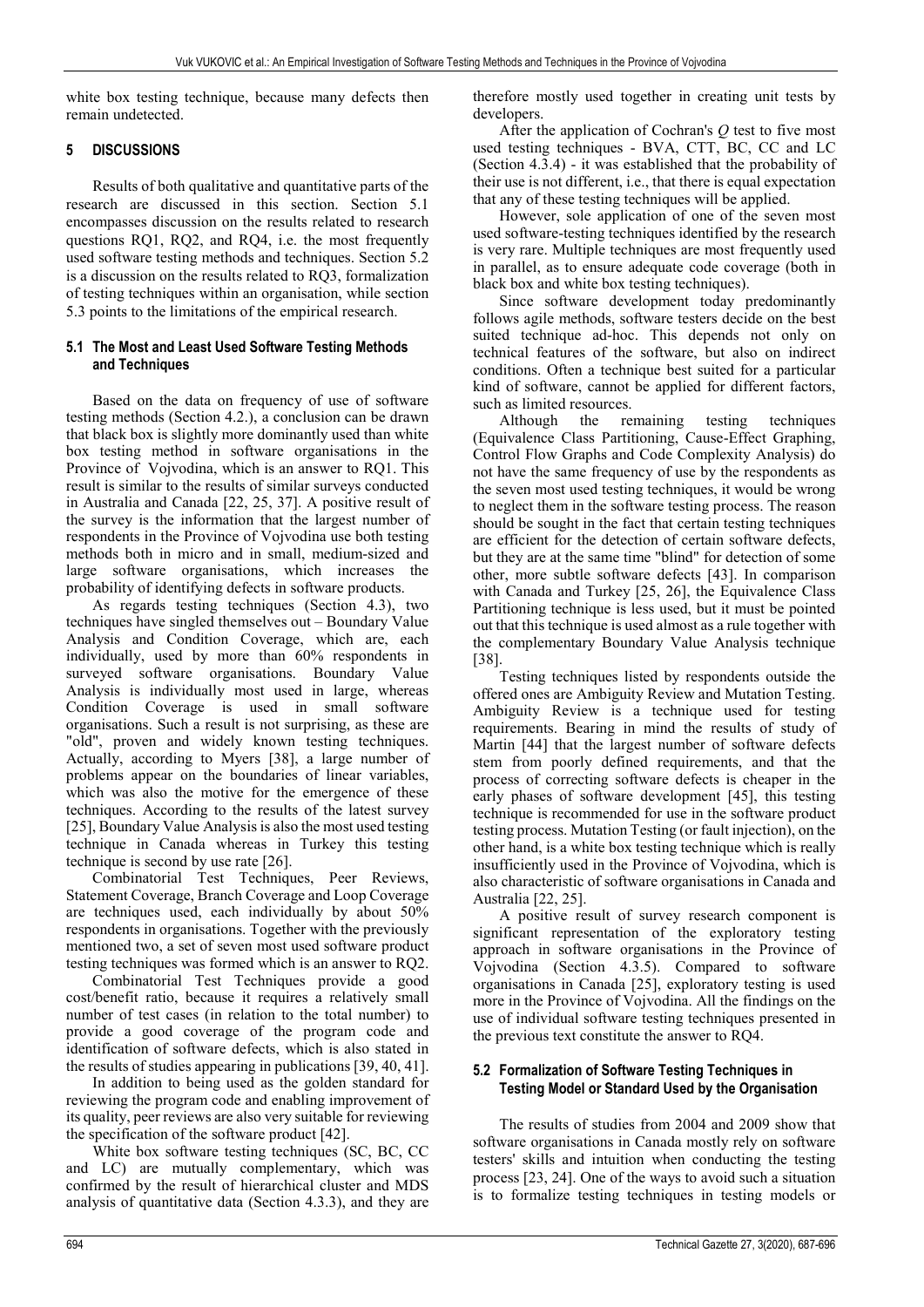standards in organisations, the way it was done in ISO/IEC/IEEE 29119 and TMap Next, which have these testing techniques and directions for use in their segments [18, 19]. Formalization should provide prerequisites for the application of all appropriate software testing techniques in conducting the testing process. Bearing this in mind, we wanted to find out what percentage of respondents in the Province of Vojvodina have formalized testing techniques in testing models or standards. The survey results are positive, as more than half of the respondents have formalized testing techniques which is an answer to RQ3, which creates prerequisites for the application of a larger number of appropriate and contemporary testing techniques when conducting the testing design subprocess. It is, however, very important to emphasize that the choice and application of testing techniques in the software testing process depends to a great extent on multiple factors, such as the nature of the software product, deadlines, human resources and the demanded test coverage.

## **5.3 Threats to Validity**

The survey research strategy was conducted on a purposive sample of organisations in the Province of Vojvodina, accepting the risks entailed in this type of sampling. Also, the number of respondents in the sample of respondents was smaller by one than the a priori calculated number. In order to mitigate the risk pertaining to the organisation size, we included software organisations of different sizes into the sample. The sample of organisations included micro, small, medium sized and large software organisations. To ensure quality of data, we insisted on respondents who are currently or have at some time been employed on software product testing activities in the organisation. The fact that most persons involved in testing activities do not have a formal testing role (tester, test manager, test developer etc.) may, but does not have to be a limiting factor for data quality.

## **6 CONCLUSIONS AND FURTHER WORK**

The survey results that we reached lead to a conclusion that respondents in software organisations in the Province of Vojvodina use to a significant extent most of the techniques belonging to ISO/IEC/IEEE 29119 testing standard when conducting the software testing process. Up to an extent, this can provide a satisfactory quality of realization of the testing design sub-process. The identified group of most used testing techniques (BVA, CC, LC, CTT, BC, PR and SC) together with the discussion on their specific features of application in the testing process, represents a practical recommendation for effective realization of the testing design sub-process. It is, however, important to emphasize that testing techniques that are less used must not be omitted from the testing design subprocess. It is therefore important to provide the formalization of all software testing techniques that need to be used when testing software products in organisations. Exploratory testing as an alternative approach to formal testing has a significant representation in surveyed software organisations.

Future research should move towards extending the area of surveyed organisations on the whole territory of the Republic of Serbia, as well as other countries in the region, so that the results of this research can be compared with other regions in the country, and later on, the results of the Republic of Serbia with the results of the countries of the region. We are also planning to extend the research subject, which will cover the complete testing process, so that we can compare these results with the results of similar studies.

## **Acknowledgements**

We are indebted to the ICT Cluster Vojvodina for their support in establishing contact with the organisations included in the survey.

## **7 REFERENCES**

- [1] Wieczorek, M., Vos, D., & Bons, H. (2014). *Systems and Software Quality, The next step for industrialization*. Berlin Heidelberg: Springer-Verlag. https://doi.org/10.1007/978-3-642-39971-8
- [2] Origo (2014). Szoftverhiba miatt 1 pennyért adta termékeit az Amazon. Retrieved from http://www.origo.hu/ techbazis/20141215-szoftverhiba-miatt-lehetett-1-pennyertvasarolni-az-amazonnal.html
- [3] Focus (2012). Alitalia verschenkt aus Versehen Tausende Gratis-Tickets. Retrieved from http://www.focus.de/ reisen/flug/wegen-softwarefehler-alitalia-verschenkt-ausversehen-tausende-gratis-tickets\_aid\_844004.html
- [4] Heusser, M. (2012). Software Testing Lessons Learned From Knight Capital Fiasco. Retrieved from http://www.cio.com/article/713628/Software\_Testing\_Less ons Learned From Knight Capital Fiasco
- [5] Zeti (2015). Sparkassen-Automaten funktionieren wieder. Retrieved from http://www.zeit.de/wirtschaft/2015-09/ sparkasse-geldautomaten-ausfall
- [6] News (2011). Two men arrested over Commonwealth Bank's ATM free-for-all. Retrieved from http://www.news.com.au/ finance/money/computer-glitch-hits-cba-customers/storye6frfmcr-1226014261756
- [7] BBC (2015). Divorce form error 'could have led to unfair settlements'. Retrieved from http://www.bbc.com/news/uk-35128010
- [8] Fung, B. (2014). How a dumb software glitch kept thousands from reaching 911. Retrieved from https://www.washingtonpost.com/news/the-switch/wp/ 2014/10/20/how-a-dumb-software-glitch-kept-6600-callsfrom-getting-to-911/
- [9] Tsvirko, N. (2015). Department of Education blames an IT glitch for over 600 child abuse reports not reaching Queensland police. Retrieved from http://www.dailymail.co.uk/news/article-3180864/ Department-Education-blames-glitch-600-child-abusereports-not-reaching-Queensland-police.html
- [10] Index (2015). Szoftverhiba miatt korábban engedtek ki 3200 elítéltet. Retrieved from http://index.hu/tech/2015/12/23/ szoftverhiba miatt korabban engedtek ki 3200 eliteltet/
- [11] Williams, R. (2015). Apple's watchOS2 software delayed due to bug. Retrieved from http://www.telegraph.co.uk/ technology/apple/watch/11869281/Apples-watchOS-2 software-delayed-due-to-bug.html
- [12] Stern (2014). Audi ruft 850.000 A4 wegen Softwarefehler zurück. Retrieved from http://www.stern.de/auto/news/ airbag-probleme--audi-ruft-850-000-a4-in-diewerkstaetten-zurueck-3843722.html